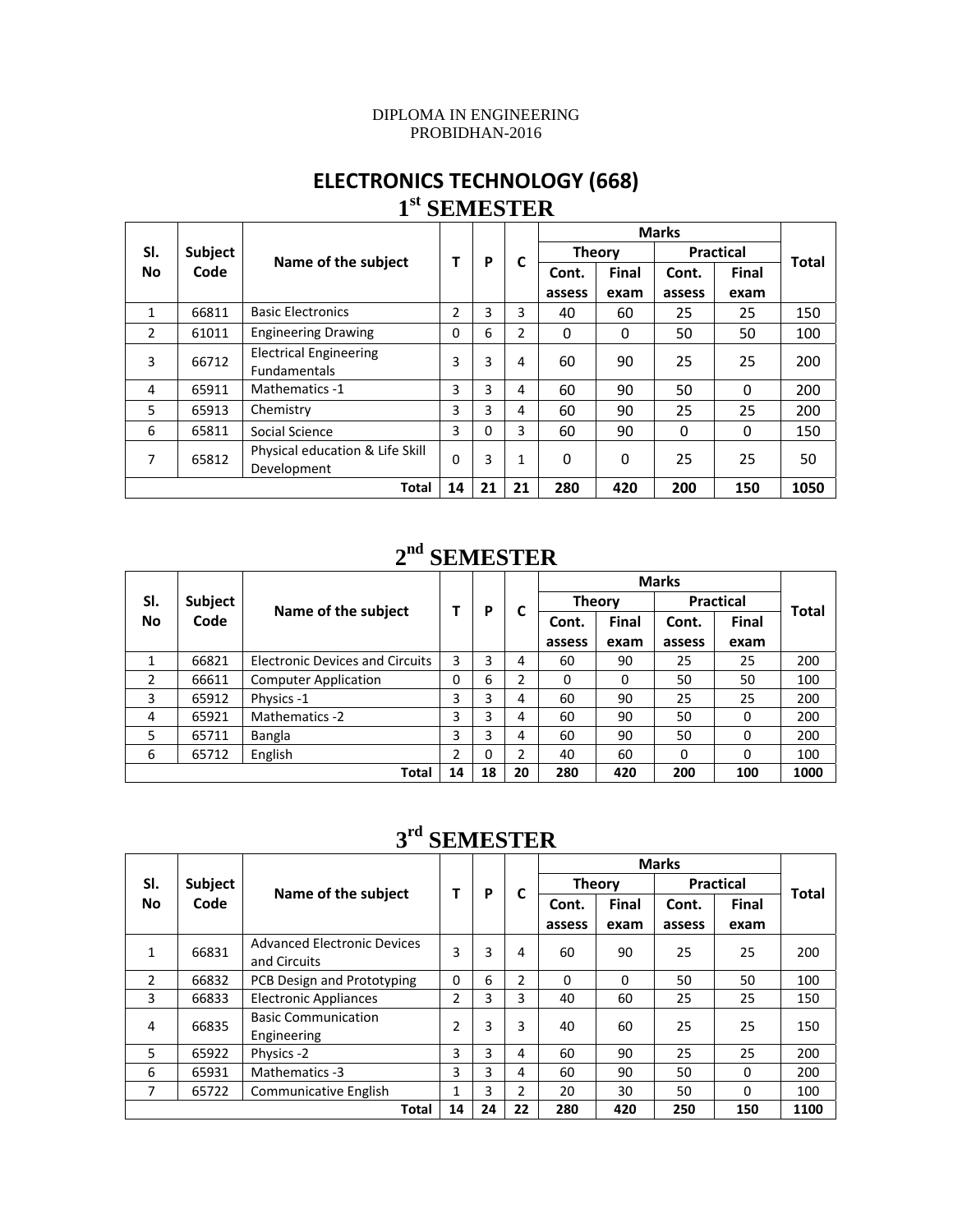|              |         |                                                     |                | P  | C            |               |          |                  |              |              |
|--------------|---------|-----------------------------------------------------|----------------|----|--------------|---------------|----------|------------------|--------------|--------------|
| SI.          | Subject |                                                     |                |    |              | <b>Theory</b> |          | <b>Practical</b> |              | <b>Total</b> |
| <b>No</b>    | Code    | Name of the subject                                 |                |    |              | Cont.         | Final    | Cont.            | <b>Final</b> |              |
|              |         |                                                     |                |    |              | assess        | exam     | assess           | exam         |              |
| $\mathbf{1}$ | 66743   | <b>Electrical Circuits &amp; Machine</b>            | 3              | 3  | 4            | 60            | 90       | 25               | 25           | 200          |
| 2            | 66842   | Principles of Digital<br>Electronics                | 3              | 3  | 4            | 60            | 90       | 25               | 25           | 200          |
| 3            | 66845   | <b>Industrial Electronics</b>                       | $\overline{2}$ | 3  | 3            | 40            | 60       | 25               | 25           | 150          |
| 4            | 66841   | Networks, Filters and<br><b>Transmission Lines</b>  | 3              | 3  | 4            | 60            | 90       | 25               | 25           | 200          |
| 5            | 66844   | <b>Electronic Servicing -1</b>                      | $\Omega$       | 3  | $\mathbf{1}$ | $\Omega$      | $\Omega$ | 25               | 25           | 50           |
| 6            | 66631   | <b>Programming Essentials</b>                       | 2              | 3  | 3            | 40            | 60       | 25               | 25           | 150          |
| 7            | 65841   | <b>Business Organization &amp;</b><br>Communication | $\overline{2}$ | 0  | 2            | 40            | 60       | $\Omega$         | $\Omega$     | 100          |
|              |         | <b>Total</b>                                        | 15             | 18 | 21           | 300           | 450      | 150              | 150          | 1050         |

#### **4th SEMESTER**

### **5th SEMESTER**

|                  | Subject<br>Code |                                                   |                | P  | C              |               |              |                  |          |              |
|------------------|-----------------|---------------------------------------------------|----------------|----|----------------|---------------|--------------|------------------|----------|--------------|
| SI.<br><b>No</b> |                 |                                                   | т              |    |                | <b>Theory</b> |              | <b>Practical</b> |          |              |
|                  |                 | Name of the subject                               |                |    |                | Cont.         | <b>Final</b> | Cont.            | Final    | <b>Total</b> |
|                  |                 |                                                   |                |    |                | assess        | exam         | assess           | exam     |              |
| 1                | 66851           | Television & Radio Engineering                    | 3              | 3  | 4              | 60            | 90           | 25               | 25       | 200          |
| 2                | 66852           | <b>Electronic Measuring</b><br><b>Instruments</b> | $\mathfrak{p}$ | 3  | 3              | 40            | 60           | 25               | 25       | 150          |
| 3                | 66853           | <b>Advanced Communication</b><br>Engineering      | 3              | 3  | 4              | 60            | 90           | 25               | 25       | 150          |
| 4                | 66854           | <b>Advanced Digital Electronics</b>               | 3              | 3  | 4              | 60            | 90           | 25               | 25       | 200          |
| 5                | 66855           | Electronic Servicing -2                           | 0              | 3  | $\mathbf 1$    | $\Omega$      | $\Omega$     | 25               | 25       | 50           |
| 6                | 69054           | <b>Environmental Studies</b>                      | $\mathcal{P}$  | 0  | $\overline{2}$ | 40            | 60           | 0                | $\Omega$ | 100          |
| 7                | 65851           | <b>Accounting Theory &amp; Practice</b>           | $\overline{2}$ | 3  | 3              | 40            | 60           | 50               | 0        | 150          |
|                  |                 | <b>Total</b>                                      | 15             | 18 | 21             | 300           | 450          | 175              | 125      | 1000         |

# **6th SEMESTER**

|              |                |                                      |                | P  | C              |               |          |                  |          |              |
|--------------|----------------|--------------------------------------|----------------|----|----------------|---------------|----------|------------------|----------|--------------|
| SI.          | <b>Subject</b> |                                      |                |    |                | <b>Theory</b> |          | <b>Practical</b> |          | <b>Total</b> |
| <b>No</b>    | Code           | Name of the subject                  |                |    |                | Cont.         | Final    | Cont.            | Final    |              |
|              |                |                                      |                |    |                | assess        | exam     | assess           | exam     |              |
| $\mathbf{1}$ | 66861          | <b>Electronic Measurements</b>       | 2              | 3  | 3              | 40            | 60       | 25               | 25       | 150          |
| 2            | 66862          | TV Broadcasting and Studio           | 2              | 3  | 3              | 40            | 60       | 25               | 25       | 150          |
| 3            | 66863          | <b>Instrumentation &amp; Process</b> | 2              | 3  | 3              | 40            | 60       | 25               | 25       | 150          |
|              |                | Control                              |                |    |                |               |          |                  |          |              |
| 4            | 66662          | Microprocessor and                   | $\overline{2}$ | 3  | 3              | 40            | 60       | 25               | 25       | 150          |
|              |                | Interfacing                          |                |    |                |               |          |                  |          |              |
| 5            | 66864          | Microcontroller & embedded           | 2              | 3  | 3              | 40            | 60       | 25               | 25       | 150          |
|              |                | system                               |                |    |                |               |          |                  |          |              |
| 6            | 66865          | Electronic Project -1 (Contd)        | $\Omega$       | 6  | 2              | $\Omega$      | $\Omega$ | 50               | 50       | 100          |
| 7            | 65852          | Industrial Management                | 2              | 0  | $\overline{2}$ | 40            | 60       | $\Omega$         | $\Omega$ | 100          |
|              |                | <b>Total</b>                         | 13             | 21 | 20             | 260           | 390      | 175              | 175      | 1000         |